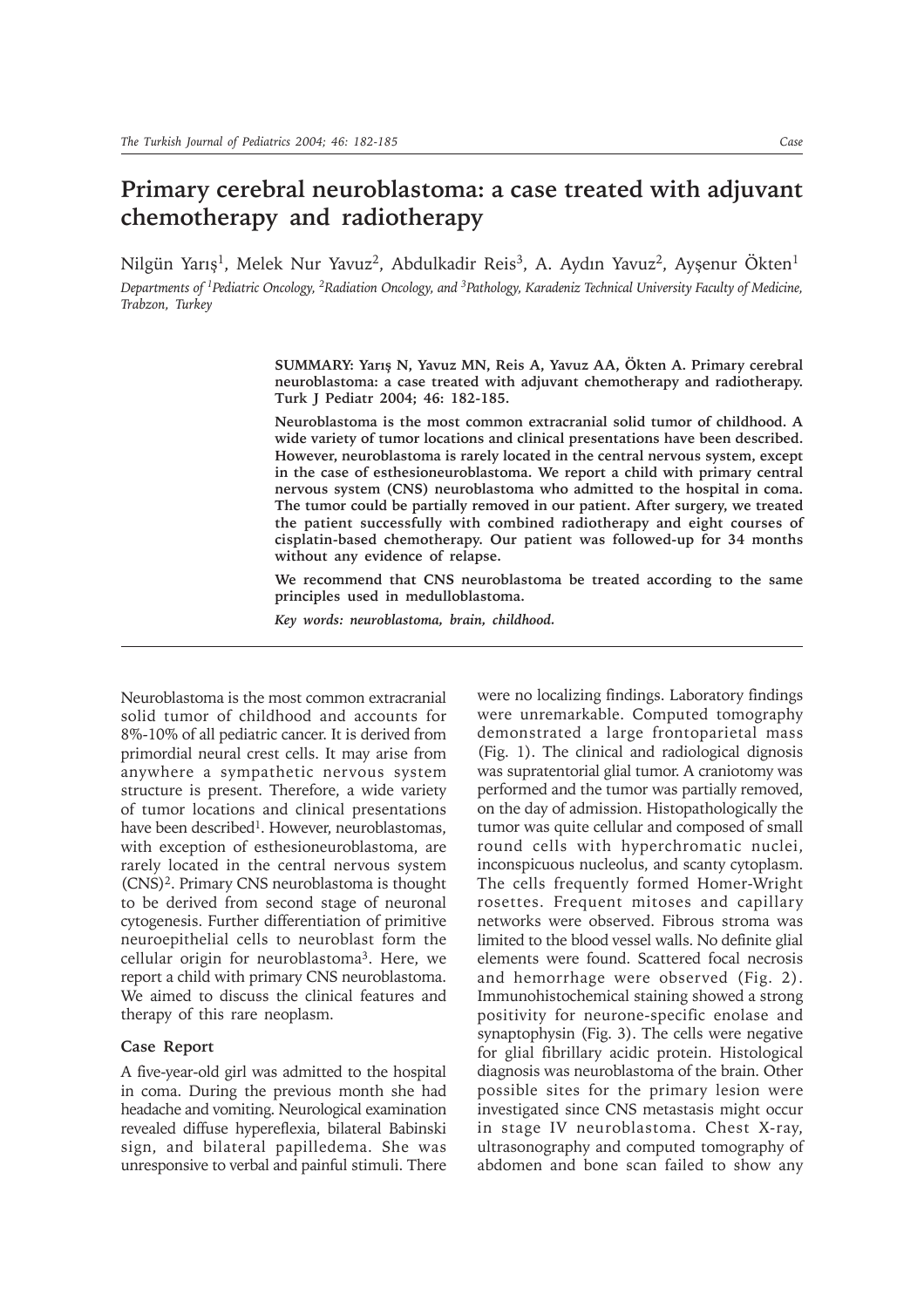evidence of a primary lesion. Examination of bone marrow showed no evidence of metastatic disease. The postoperative level of urinary vanillylmandelic acid excretion was within normal levels. Cytological examination of cerebrospinal fluid showed no neoplastic cells. Magnetic resonance imaging of whole spinal axis was normal. She received radiotherapy consisting of 30 Gy in 1.8 Gy fractions to the whole brain and 25 Gy boost to the initial tumor bed. Concomitantly, she received eight courses of chemotherapy with a combination of cisplatin (100 mg/m<sup>2</sup>/day) and VP-16 (120 mg/m<sup>2</sup>/day, for three day) every four weeks. Follow-up computed tomography at six months showed significant shrinkage of the tumor. Thirty-four months postoperatively she is alive without any evidence of tumor recurrence.



**Fig. 1.** Post-operative computed tomography (CT) scan showing a large tumoral mass in the left fronto-parietal region.



**Fig. 2.** Cerebral neuroblastoma showing collection of small round cells with Homer-Wright rosettes formation (HEx200).



**Fig. 3.** Immunohistochemical staining showed a strong positivity for neurone-specific enolase (x200).

## **Discussion**

Primary cerebral neuroblastoma is a rare entity. Horten and Rubinstein<sup>4</sup> stated that the incidence of CNS neuroblastoma is approximately one case every decade. It is accepted as a subtype of primitive neuroectodermal tumor (PNET) that shows neuronal differentiation. It was reported that neuroblastoma constituted 6% of whole CNS PNET5. PNETs located in the supratentorial region are generally called neuroblastoma2,5. The revised WHO classification of pediatric brain tumors used the term PNET with neural cells instead of cerebral neuroblastoma. Some authors prefer to use the term supratentorial PNET instead of cerebral neuroblastoma2,6.

Primary CNS neuroblastoma mostly occurs in the first decade. Twenty-six percent of cases are under two years of age. Exceptionally, it has been reported in adults. It is located in the cerebral hemisphere with a predilection for parietal and frontal lobes4,7,8. The tumor was located in the frontoparietal region in our case as well. She was admitted to our hospital with the symptoms of increased intracranial pressure. Primary CNS neuroblastomas are presented with symptoms and signs of increased intracranial pressure, since the tumor expands rapidly. The tumor is often large but well circumscribed; cysts, focal hemorrhage and necrosis may be present<sup>4,7,8</sup>. We did not obtain an increase in the level of urinary vanillylmandelic acid. The levels of catecholamine metabolites in urine and blood are usually normal in primary cerebral neuroblastoma4,7,8. However, there have been some reported cases with a high level of catecholamine in urine and cerebrospinal fluid<sup>9</sup>.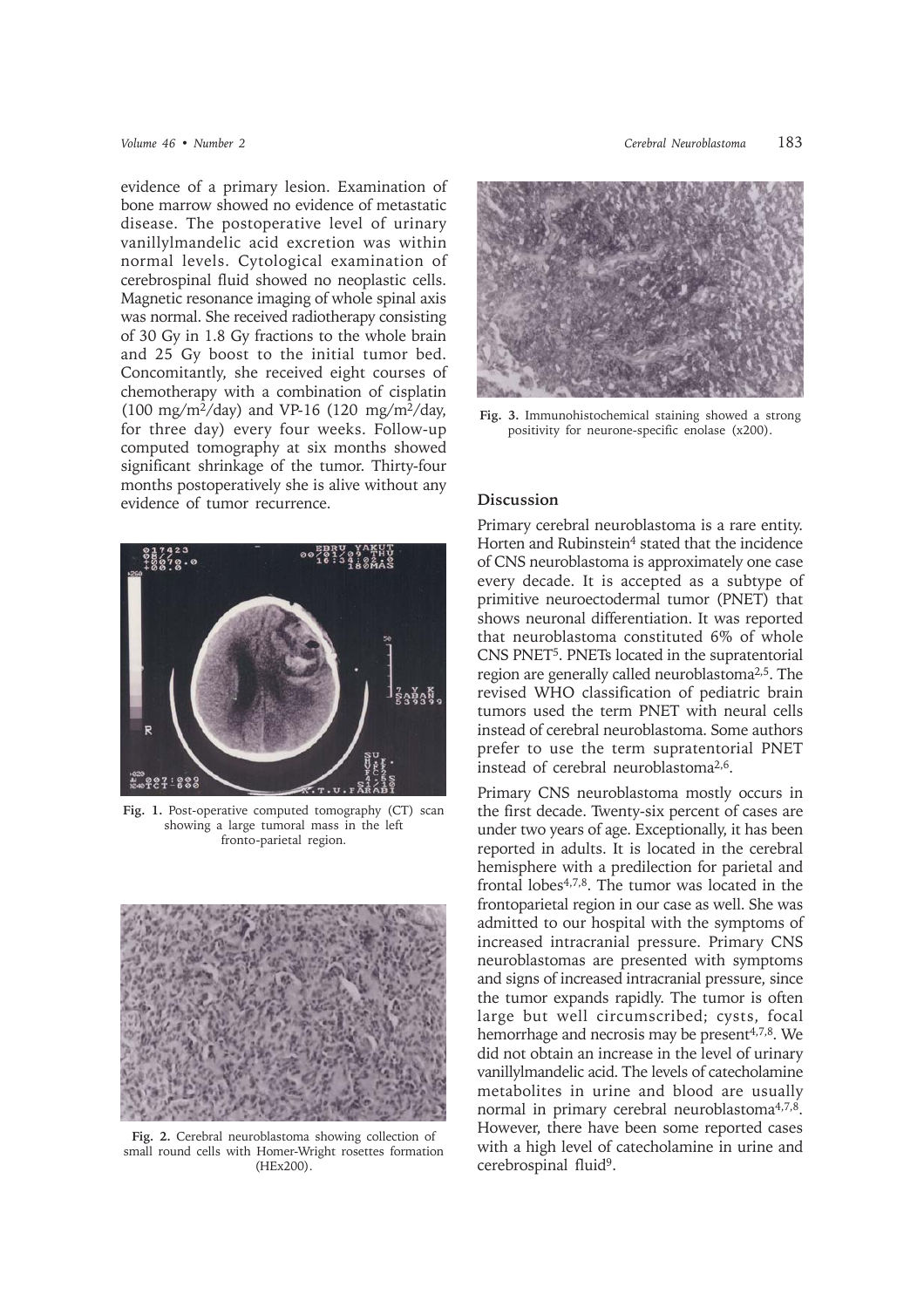Histologically, the tumor is always highly cellular consisting of small round cells with hyperchromatic nuclei as with the peripheral counterpart. The presence of Homer-Wright rosettes, ganglionic differentiation and argyrophilic cells process in silver impregnation are the characteristic features of this tumor<sup>4,5,10</sup>. Although we did not perform specific silver impregnation, the immunohistochemical procedures demonstrating neurone-specific enolase and synaptophysin confirmed the neuronal origin. Histologically, three subgroups have been described: classical, desmoplastic and transitional types. The main criteria for distinction were the degree and extent of fibrous connective tissue. In a classical variant, connective tissue is limited and rosette formation is frequent. Desmoplastic variant is characterized by prominent connective tissue stroma. Transitional form is an intermediate form between the classic and desmoplastic variants<sup>4,10</sup>. The histological patterns of the tumor in our case were consistent with the classical variant.

Primary treatment f the CNS neuroblastoma is surgical resection. Although total removal of the tumor is important for survival, generally this is not possible because of the large size of the tumor4,7,8,11. There is controversy on the postoperative treatment regimen. Postoperative radiotherapy was applied by most of the authors4,6-8,11,12. While some authors recommend spinal radiotherapy in addition to cranial radiotherapy because of the high ratio of the spinal seeding4,6, others advise spinal radiotherapy only if there is a documented spinal seeding by cerebrospinal cytology and magnetic resonance imaging8. Chemotherapy combined with radiotherapy was occasionally used in early series and favorable clinical responses to chemotherapy were obtained<sup>4,6,7</sup>. Berger et al.<sup>8</sup> recommended chemotherapy for those patients whose tumors were resected sub-totally. Recently, various chemotherapy regimens have been used consisting of nitrosoureas, MOPP (nitrogen mustard, vincristine, procarbazine, and prednisolone) and eight-drug regimens in one day. Improvement in survival rates with combined modality has been noted<sup>11,12</sup>.

Primary cranial neuroblastoma is a highly malignant neoplasm. There is a high rate of neuroaxis dissemination4,6-8. Extracranial metastasis has also been reported<sup>13</sup>. Therefore it can be hypothesized that CNS neuroblastomas

behave like medulloblastoma. Medulloblastoma is an undifferentiated form of the primitive neuroectodermal tumor that arises in the cerebellum2. We suggest that the same principle used in medulloblastoma must be applied to childhood primary CNS neuroblastoma since they show similar biological behavior. The importance of total resection of the tumor for both CNS neuroblastoma and medulloblastoma has been emphasized in numerous reports<sup>4,6-8,14,15</sup>. It was shown that reduced dose irradiation combined with chemotherapy in standard-risk medulloblastoma seemed to have better or comparable outcome to those treated with standard radiotherapy<sup>14</sup>. In high-risk medulloblastoma (locally invasive disease, limiting resection, overt metastatic disease, age younger than 3 years), chemotherapy made significant improvements in survival compared with radiotherapy alone<sup>15</sup>. In primary CNS neuroblastoma, recurrence rate was reported as high as 40% in a period of 6 months to 7 years. It was reported that the majority of patients had recurrence although they were treated with radiotherapy, and few of them were alive4,7,8. These reports support the necessity of the chemotherapy combined with radiotherapy. We gave eight courses of chemotherapy containing cisplatin and VP-16 in addition to radiotherapy. Our patient was followed up for 34 months without any evidence of relapse.

In conclusion, primary CNS neuroblastoma is a rare highly malignant tumor. The appropriate treatment regimen following surgical resection has not been definitely established. We treated our patient successfully with combined radiotherapy and cisplatin-based chemotherapy. We recommend that CNS neuroblastoma be treated according to the same principles used in medulloblastoma.

## **REFERENCES**

- 1. Caron H, Pearson A. Neuroblastoma. Voute PA, Kalifa C, Barrett A (eds). Cancer in Children: Clinical Management. New York: Oxford University Press; 1998: 271-291.
- 2. Heideman RL, Packer RJ, Albright AL, et al. Tumors of the central nervous system. In: Pizzo PA, Poplack DG (eds). Principles and Practice of Pediatric Oncology. Philadelphia: Lippincott-Raven; 1997: 663-697.
- 3. Rubinstein LJ. Embryonal central neuroepithelial tumors and their differentiating potential: a cytogenetic view of a complex neuro-oncological problem. J Neurosurg 1985; 62: 795-805.
- 4. Horten BC, Rubinstein LJ. Primary cerebral neuroblastoma: a clinicopathological study of 35 cases. Brain 1976; 99: 735-756.